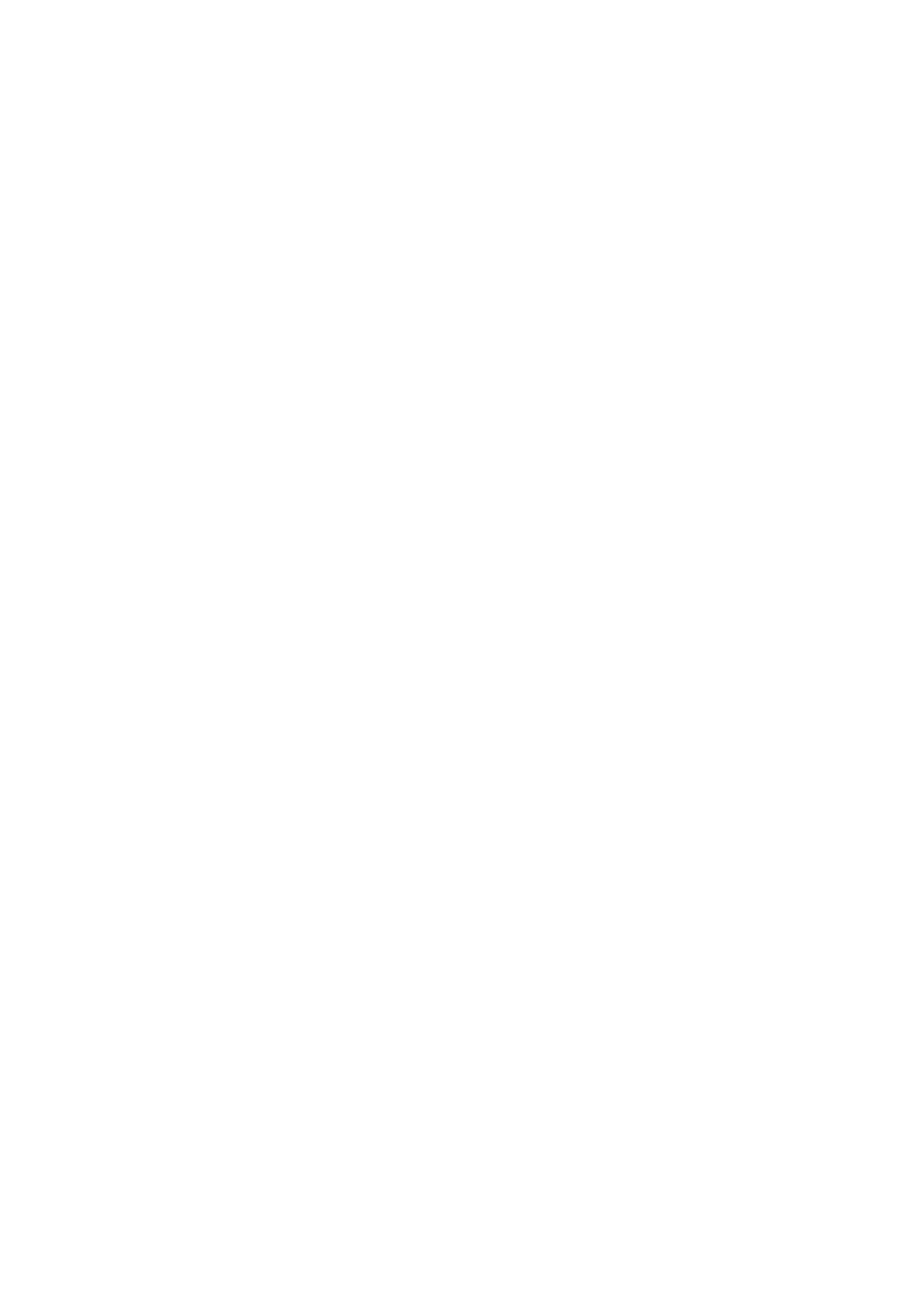

# **Remote education provision: information for parents**

This information is intended to provide clarity and transparency to pupils and parents or carers about what to expect from remote education where national or local restrictions require entire cohorts (or bubbles) to remain at home.

For details of what to expect where individual pupils are self-isolating, please see the final section of this page.

### **The remote curriculum: what is taught to pupils at home**

A pupil's first day or two of being educated remotely might look different from our standard approach, while we take all necessary actions to prepare for a longer period of remote teaching.

### **What should my child expect from immediate remote education in the first day or two of pupils being sent home?**

Contact will be made on Day 1 by the class teacher and some work provided through Class Dojo the same day as far as possible. This will build into a full timetable within 3 days.

### **Following the first few days of remote education, will my child be taught broadly the same curriculum as they would if they were in school?**

We teach the same curriculum remotely as we do in school wherever possible and appropriate. However, we have needed to make some adaptations in some subjects. For example, subjects such as PE and Music and those requiring specialist equipment such as art may be adapted.

# **Remote teaching and study time each day**

### **How long can I expect work set by the school to take my child each day?**

We expect that remote education (including remote teaching and independent work) will take pupils broadly the following number of hours each day:

| Key Stage 1 | 3 hours |
|-------------|---------|
|             |         |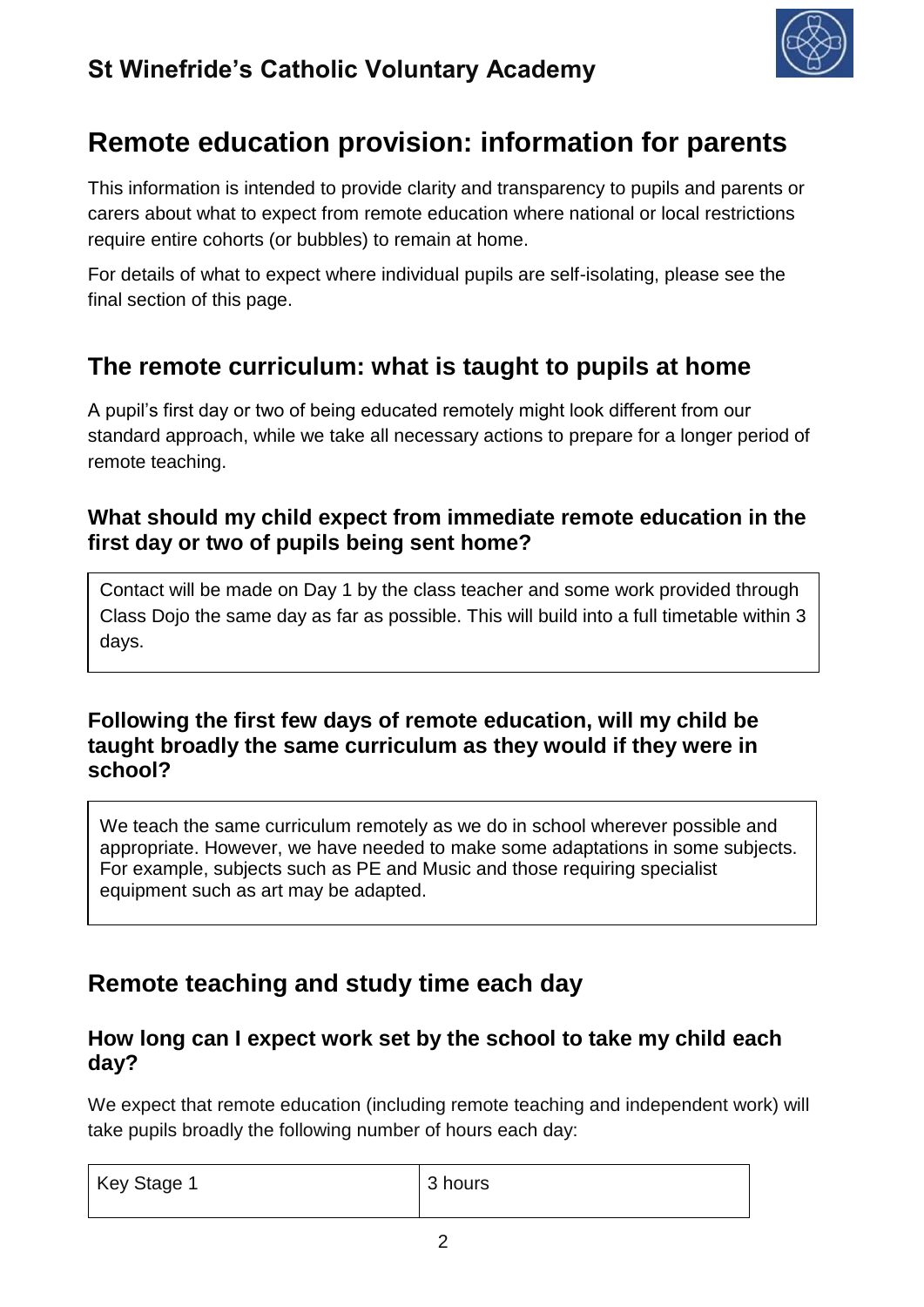

# **St Winefride's Catholic Voluntary Academy**

| Key Stage 2       | 4 hours |
|-------------------|---------|
| Key Stage 3 and 4 | N/A     |

### **Accessing remote education**

### **How will my child access any online remote education you are providing?**

Primarily through Class Dojo and live sessions on Zoom. Some paper resources / books will be made available to pupils where appropriate.

#### **If my child does not have digital or online access at home, how will you support them to access remote education?**

We recognise that some pupils may not have suitable online access at home. We take the following approaches to support those pupils to access remote education:

- Laptops may be loaned subject to need and availability. Parents are asked to tell the school is this is needed. Pupils without devices may be eligible to attend on-site following guidelines.
- Parents are contacted about letting school know of issues with connectivity and where available dongles may be issued. Guidance on offers by internet providers is given to parents.
- Printing is usually not necessary when working on-line. Children needing paper resources can arrange pick-up or these are sent home. Parents may collect exercise books and writing materials from school.
- Pupils may submit work through drop off (if possible) or by post, if parents do not have access online.

### **How will my child be taught remotely?**

We use a combination of the following approaches to teach pupils remotely: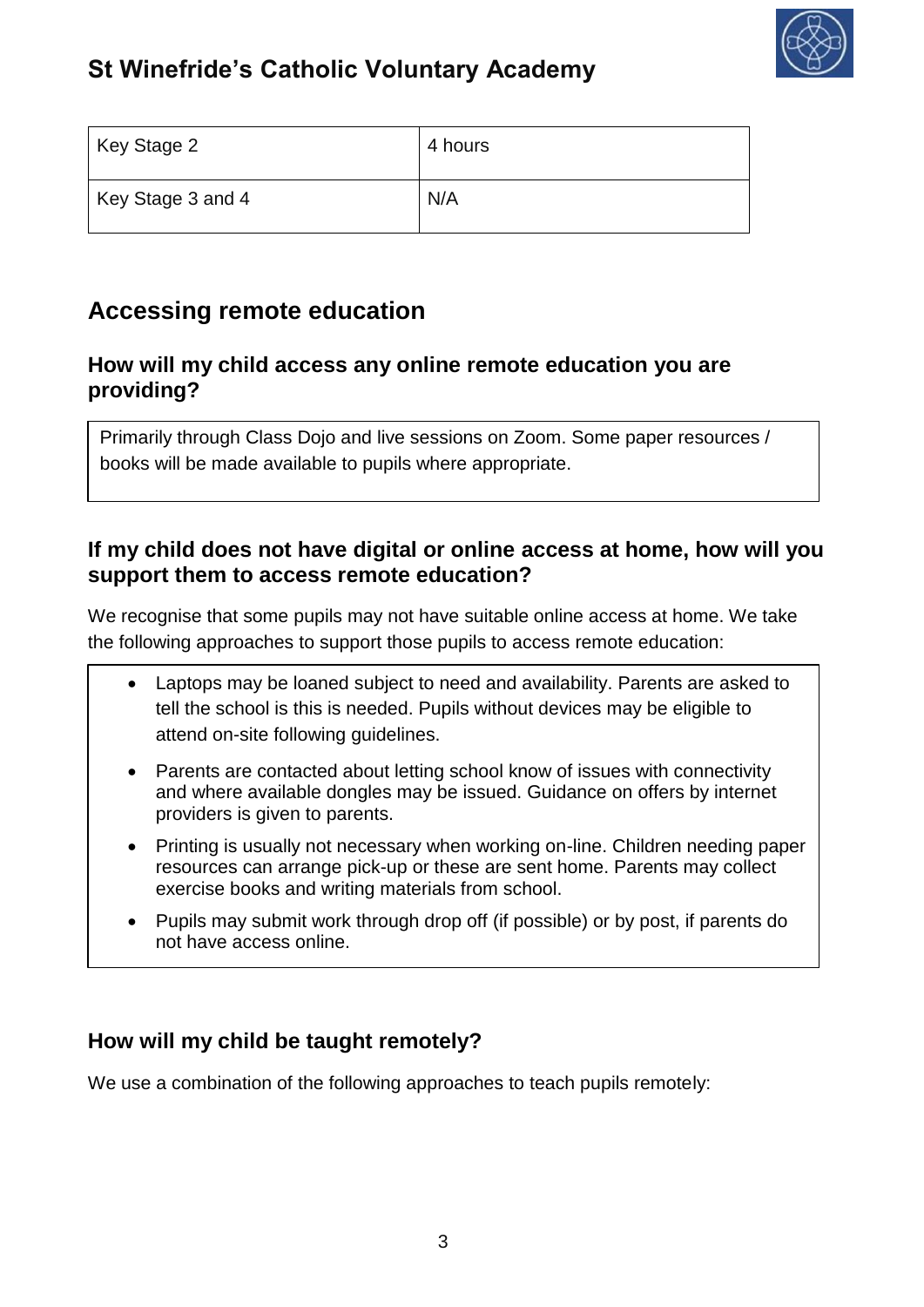

Some examples of remote teaching approaches. These will vary according to the suitability of the material, age and stage of the children

- live teaching (online lessons) including pastoral support and small groups
- recorded teaching (e.g. Oak National Academy lessons, video/audio recordings made by teachers)
- printed paper packs produced by teachers (e.g. workbooks, worksheets)
- textbooks and reading books pupils have at home
- commercially available websites supporting the teaching of specific subjects or areas, including video clips or sequences

### **Engagement and feedback**

#### **What are your expectations for my child's engagement and the support that we as parents and carers should provide at home?**

- We expect daily engagement with remote education and will follow up if this is not happening, either through Dojo or calls home. Letters will be sent home if there is no phone contact made.
- We expect parents to support their child with remote learning and will help wherever we can. The daily Zoom registration is there too support parents & pupils to begin the learning that day.
- Support for parents may be through Dojo messaging or phone calls.

### **How will you check whether my child is engaging with their work and how will I be informed if there are concerns?**

- Dojo provides opportunity to share work and teachers will respond daily (during working hours)
- If a child is not engaging then teachers will message via Dojo in the first instance and then will make follow up phone calls to parents and if appropriate also speak with the pupil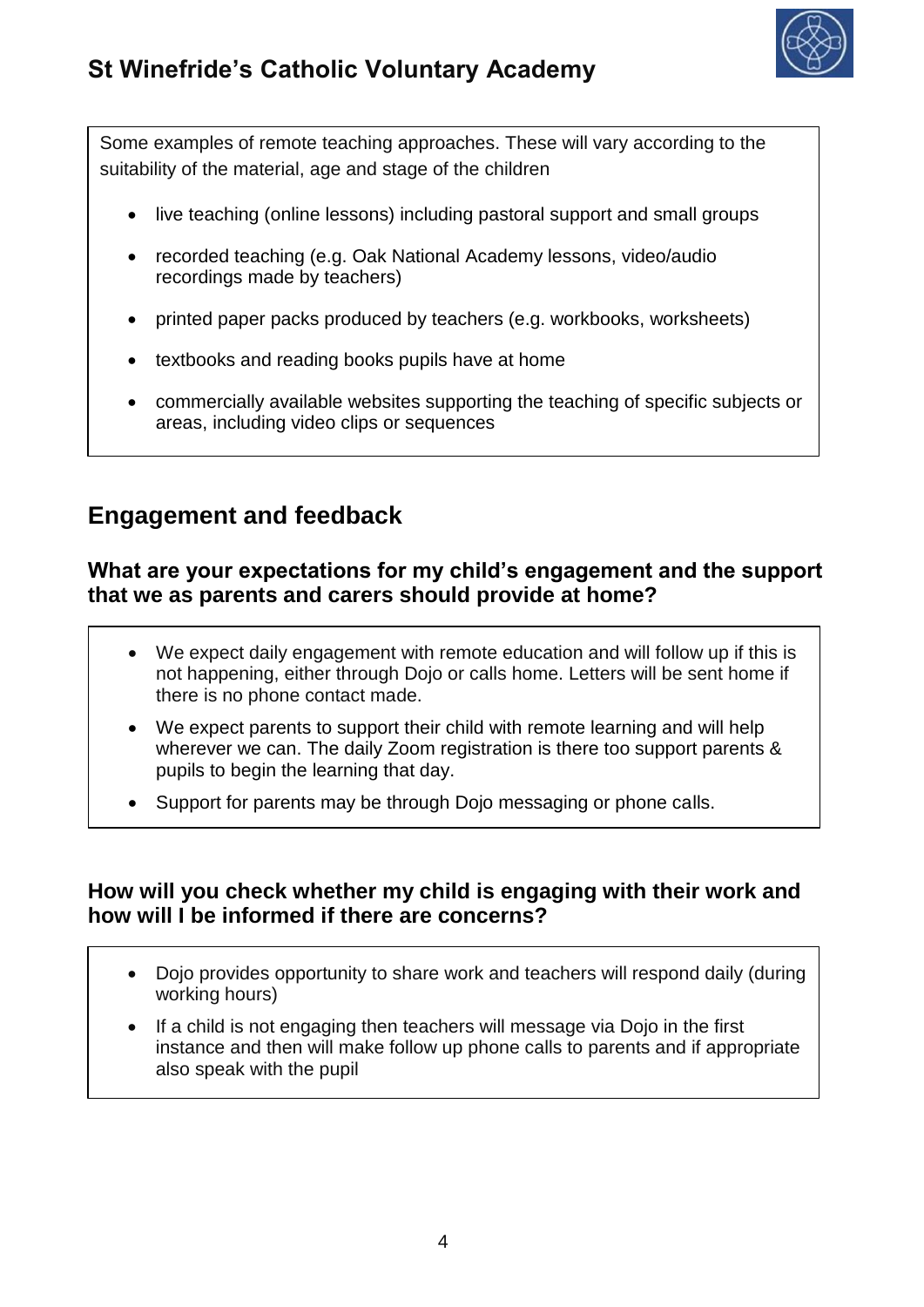# **St Winefride's Catholic Voluntary Academy**



### **How will you assess my child's work and progress?**

Feedback can take many forms and may not always mean extensive written comments for individual children. For example, whole-class feedback or quizzes marked automatically via digital platforms are also valid and effective methods, amongst many others. Our approach to feeding back on pupil work is as follows:

- Feedback will be given primarily via Dojo maybe in different forms eg annotated photos.
- General feedback is given daily by Zoom and by Dojo
- Individual feedback will be given during live teaching sessions, usually with a small group of pupils.

# **Additional support for pupils with particular needs**

### **How will you work with me to help my child who needs additional support from adults at home to access remote education?**

We recognise that some pupils, for example some pupils with special educational needs and disabilities (SEND), may not be able to access remote education without support from adults at home. We acknowledge the difficulties this may place on families, and we will work with parents and carers to support those pupils in the following ways:

- We work with families to deliver remote education for pupils with SEND for example loaning devices, providing differentiated groups via Zoom and differentiated paper/book resources if needed.
- Remote education for younger pupils, for example those in reception and year 1 is largely through live sessions, videos and resources such as phonics' videos.

# **Remote education for self-isolating pupils**

Where individual pupils need to self-isolate but the majority of their peer group remains in school, how remote education is provided will likely differ from the approach for whole groups. This is due to the challenges of teaching pupils both at home and in school.